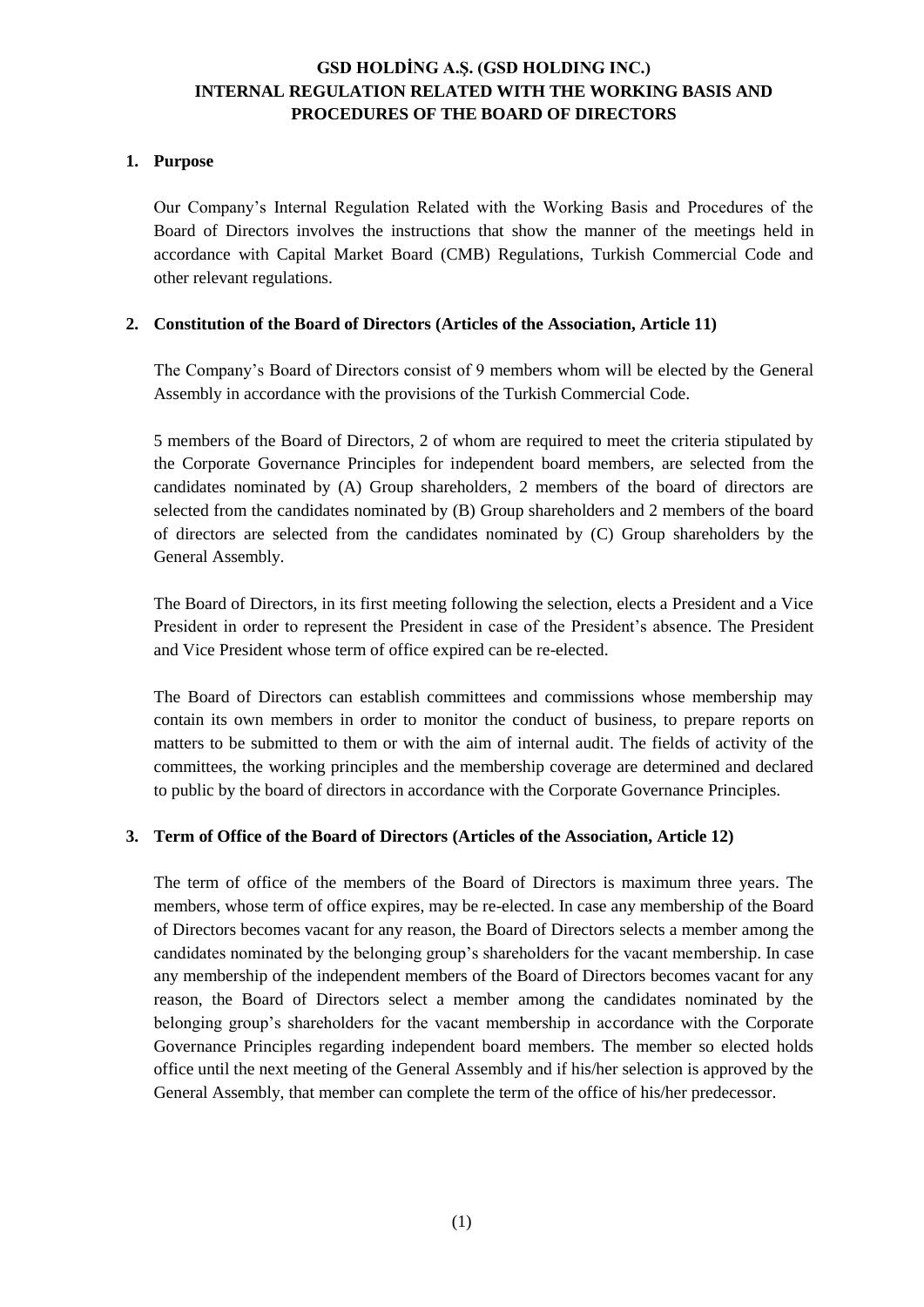## **4. Fundamental Functions of the Board of Directors (CMB Regulations Series: IV No: 56, CG Principles 4.1)**

The Board of the Directors manages and represent the Company with its strategic decisions and a rationalist and precautious risk management by providing the Company's risk, development and return balance at most appropriate level and by protecting especially the long-term benefits of the Company.

The Board of the Directors determines the strategic goals of the Company, the human and financial resources which will be required by the Company and audits the performance of the management.

The Board of the Directors closely monitors and supervise whether or not the Company's operations comply with the relevant legislations, articles of the association, internal regulation and policies.

## **5. Principles of Activity of the Board of Directors (CMB Regulations Series: IV No: 56, CG Principles 4.2)**

The Board of Directors conducts its activities in a fair, transparent, accountable and reliable manner.

The Board of Directors establishes an internal control and risk management mechanisms that are appropriate for the Company to minimize adverse effects of the Company's risks, which would also negatively effect the shareholders and stakeholders by taking into consideration the opinion of the related Committee of the Board of Directors.

The Board of Directors reviews the efficiency of the risk management and internal control systems at least once a year. Information related with the presence, process and the efficiency of the internal controls and internal audit are disclosed in the annual report.

The Board of Directors acts as a pioneer in resolving and settling disputes that may arise between the Company and shareholders and for this purpose the Board of Directors is in close cooperation with Corporate Governance Committee and Investor Relations Unit.

### **6. The Board of Directors' Meetings and Resolutions**

**(Articles of the Association, Article 16)** The Board of Directors meets whenever required due to the transactions and operations, not less than once a month, either at the head office of the Company or at another convenient place by the participation of at least 6 members and decides by the positive votes of at least 5 members.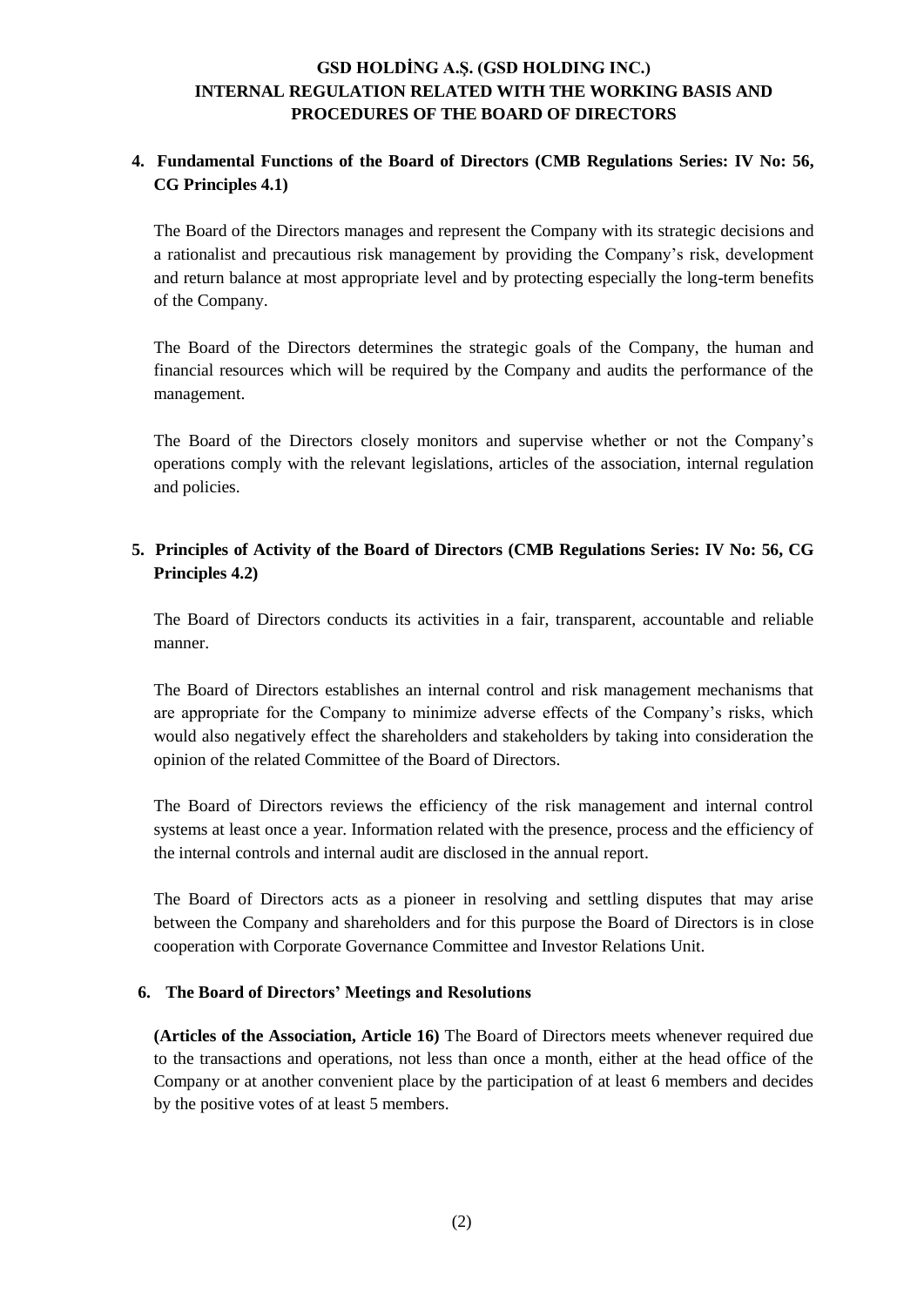**(CMB Regulations Series: IV No: 56, CG Principles 4.4.1)** The Chairman of the Board of Directors consults other Members of the Board of Directors and General Manager to determine the agenda of the Board of Directors Meetings. Members are attentive to participation to all the meetings and express their opinions.

**(CMB Regulations Series: IV No: 56, CG Principles 4.4.2)** Documents and information about the agenda items of the Board of Directors Meeting are submitted to examination of the Members of the Board of Directors by providing equal information flow to each of the Members of the Board sufficient time before the meeting.

**(CMB Regulations Series: IV No: 56, CG Principles 4.4.3)** A member of the Board is entitled to propose any amendments on the agenda to the Board Chairman prior to the start of the meeting. The opinions of members, who are unable to attend the meeting, should be presented to the other members of the Board, provided that the opinions are delivered in writing to the Board of Directors.

**(CMB Regulations Series: IV No: 56, CG Principles 4.4.4)** Each member is entitled to a single vote at the Board of Directors Meeting. **(TCC No: 6102, Article 390/2)** Members of the Board of Directors can not vote on behalf of each other and can not attend to the meetings by proxy.

**(TCC No: 6102, Article 390/3)** If the votes are equal, the related argument is postponed to the next meeting. If the votes are equal again in the second meeting, the related proposal will be deemed as rejected.

**(CMB Regulations Series: IV No: 56, CG Principles 4.4.6)** The agenda items should be discussed openly and thoroughly at the board meetings. The Chairman of the Board of Directors shows a maximum effort to provide the efficient attendance of the non-executive members to the meetings of the Board of Directors. A member of the Board should have a dissenting opinion; he/she should append the reasonable and detailed dissenting opinion to the records of the meeting.

**(CMB Regulations Series: IV No: 56, CG Principles 4.4.7)** The approval of the independent members are requested for the resolutions of the Board of Directors related with the Company's all transactions with related parties and guarantees, collaterals and mortgages given on behalf of third parties. When any opposition is raised by the independent board member on a particular issue at the board meeting such dissenting vote is disclosed to public together with a reasonable and detailed reasoning and the mentioned issue is submitted to the approval of the General Assembly. In the mentioned General Assembly Meetings, a resolution have been taken to prevent the parties of the transaction and related parties not to vote and to provide other members to attend these types of resolutions in the General Assembly. Meeting quorum is not required in the General Assembly Meetings for the situations mentioned in this article. Decisions have been taken by the votes of majority. Resolutions of the Board of Directors and General Assembly made incongruously to the principles stated in this paragraph are not valid. A Member of the Board of Directors is not permitted to vote in the Board of Directors Meeting that may concern his/her transactions with related parties.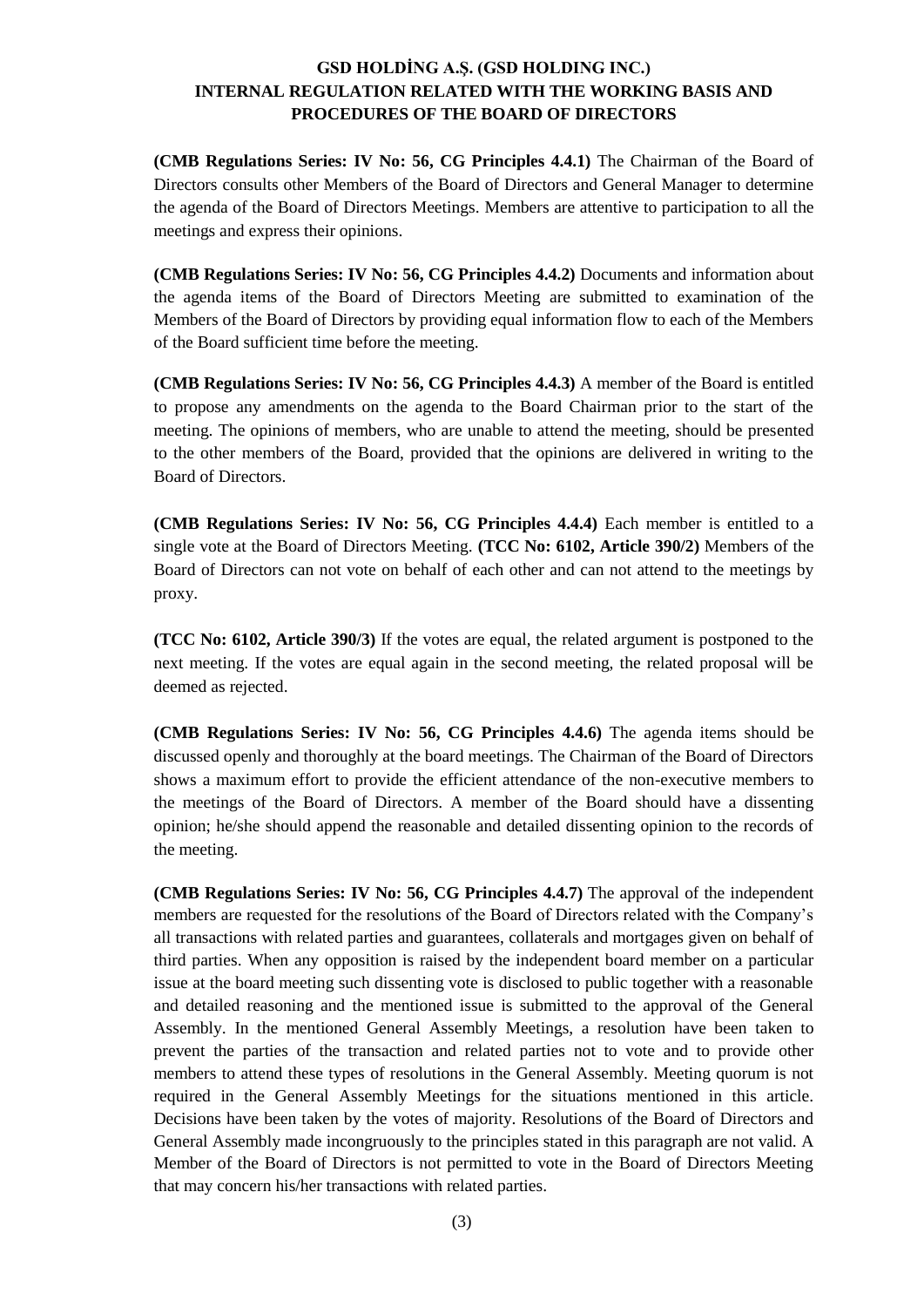**(CMB Regulations Series: IV No: 56, CG Principles 4.4.10)** Member of the Board of Director takes sufficient time for Company's works. In the event of a member of the Board of Director takes duties as an executive director or a member of the board of director or gives consultancy services in another company, the mentioned situation shall not lead a conflict of interest and the member shall not impede his/her duties in the Company. In this context, our Company monitors the compliance status to this provision in terms of participation to the meetings, fulfilling the duties, conflict of interest, other circumstances and notifies the contrarieties, if exist, to the Board of Directors. Duties of the Member of the Board of Directors taken outside the Company and their reasons are submitted to the information of shareholders by separating between intra-group and non-group in the General Assembly Meeting in where the election is discussed.

**(TCC No: 6102, Article 390/4-5)** In the event of that any member does not prompt for the meeting, the resolutions of the Board of Directors, for the proposals made by a member of the Board of Directors and written in the form of decision related with a specific issue, are taken with the written approval of at least a majority of total number of members. Making the same proposal to all Members of the Board of Directors is the condition for the validity of the resolution which will be taken in this way. It is not exstipulated that the approvals exist in the same document but for the validity of the resolution, it is requested that all the papers involving the signatures of approvals must be posted to the Minute Book of the Board of Directors or it must be converted to a resolution involving the signatures of approvers. The validity of the resolutions is depending on that they are written and signed.

**(CMB Regulations Series: IV No: 56, CG Principles 1.3.10)** When the approval of the General Assembly is not requested for the transactions that are accepted as significant in accordance with the relevant legislations, the approval of a majority of independent members is requested for the Board of Directors in order to perform the resolution related with mentioned transactions. But if the approval of a majority of independent members does not exist and despite the opposition of a majority of independent members, the transactions are submitted to the approval of the General Assembly in case of performing mentioned transactions. In that case, the reason for the opposition of the independent Board Members is declared immediately to public, noticed to CMB and read in the General Assembly. In the case of parties of the transactions that are accepted as significant transactions, the related parties can not vote in the General Assembly Meetings. Meeting quorum is not required in the General Assembly Meetings in order to fulfil the liabilities mentioned in this article and the resolutions have been made by the votes of majority.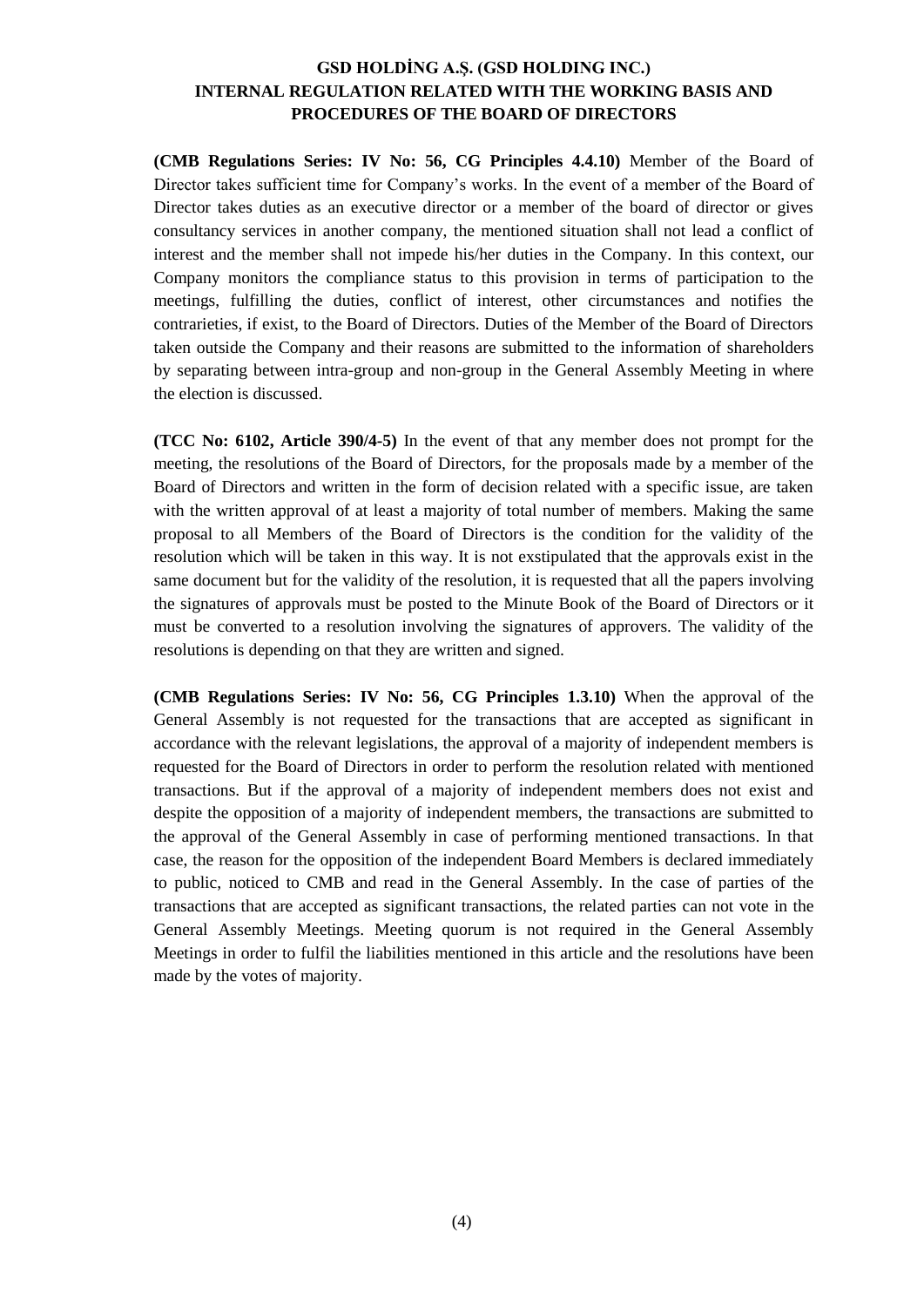#### **7. Void Judgments (TCC No: 6102, Article 391)**

It could be requested from the court in order to determine the Board of Directors' resolutions that are void or not. Especially the resolutions;

- a) Contrary to equal treatment principle,
- b) Contrary to the fundamental structure of incorporations or not pursuing the capital maintenance principle,
- c) Derogating especially the indispensable rights of shareholders or restricting or rarifying the use of them,
- d) Relating with nonassignable authorities of other organs and relating with the transfer of these authorities,

are void judgments.

#### **8. Right to Demand Information and Examination Right (TCC No: 6102, Article 392)**

All the members of the Board of Directors could demand information, inquire, make examination relating with the Company's all activities and transactions. Bringing any of the account books, book entries, contracts, writings or documents requested by a member to the Board of Directors, examination, discussion or demand information relating with them by the Board of Directors or Members could not be rejected. If it is rejected, the provision of the fourth paragraph is applied.

In the Meetings of the Board of Directors, the persons and committees authorised by Company Management as all the members of the Board of Directors, are responsible to give information. The demand of a member in this regard could not be rejected; the questions of the member could not be left unanswered.

Every member of the Board of Directors, apart from the Meetings of the Board of Directors, with the approval of the Chairman of the Board of Directors, could demand information from persons authorised by Company Management related with run of business and specific several works and if it is required to carry out his/her duty, he/she could request the submission to examine the Company's account books and files from the Chairman of the Board of Directors.

If the Chairman of the Board of Directors rejects the request of a member prescribed in 3rd paragraph such as demand for getting information, asking question and examination, the issue will be carried to the Board of Directors in two days. If the Board of Directors does not hold a meeting or the Board of Directors rejects this request, the member could apply to a commercial court of first instance located in the Company's Headquarter's region. The court could resolve the request by reviewing the content over file, the resolution of the court is the definitive judgment.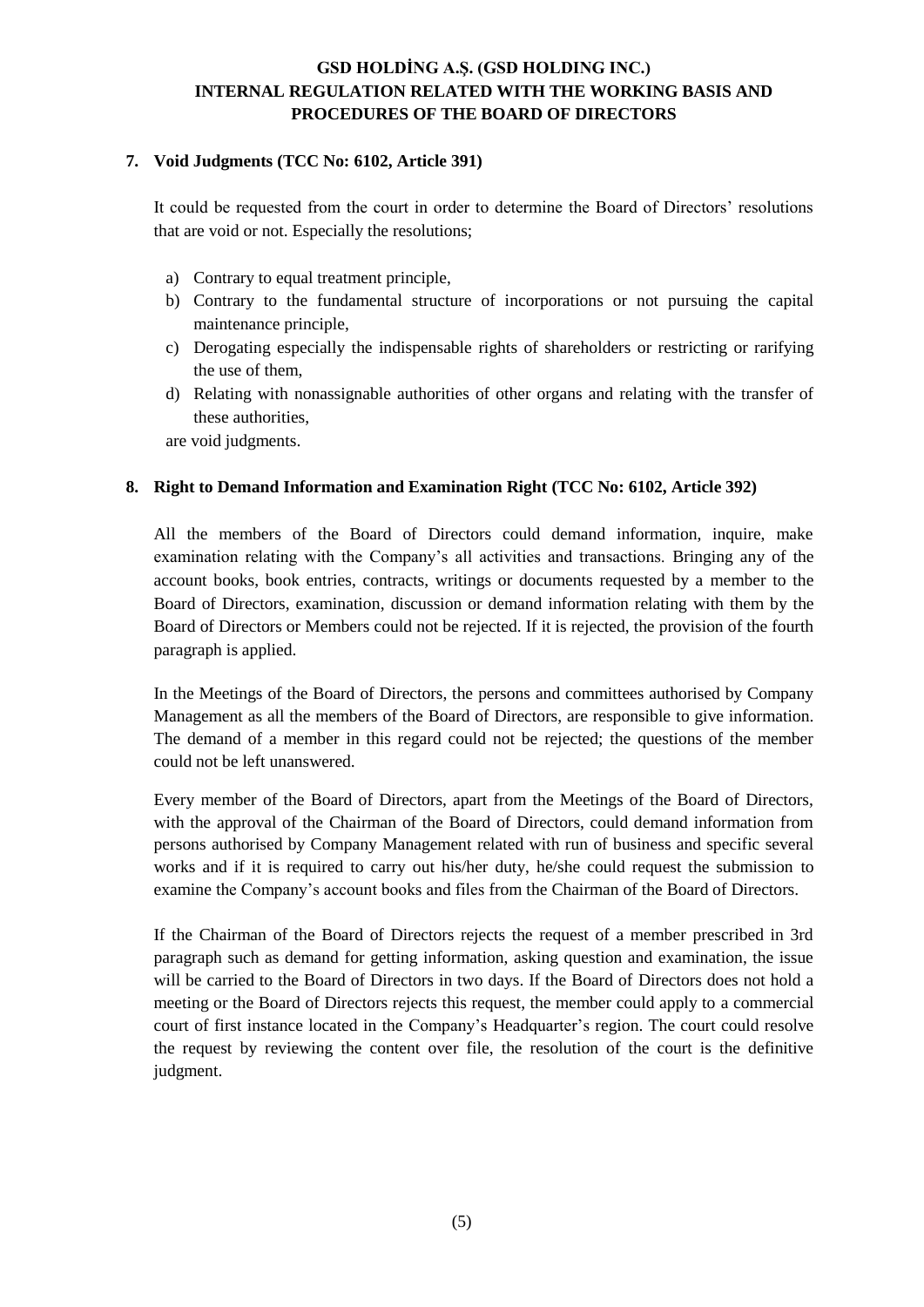The Chairman of the Board of Directors, without the approval of the Board, apart from the Meetings of the Board of Directors, could not gather information; examine Company's account books and files. If the request of the Chairman is rejected, the Chairman could apply to court in accordance with the provision of fourth paragraph.

The rights of the Member of the Board of Directors arising from this article could not be restricted, removed. The article of the association and the Board of Directors could enlarge the Rights to Demand Information and Examination Rights of members.

Every Member of the Board of Directors could request in writing from Chairman to convene the Board of Directors.

#### **9. Prohibition to Participate in Negotiations (TCC No: 6102, Article 393)**

A Member of the Board of Directors is not permitted to attend the negotiations that concern his/her own interests and interests outside the Company coinciding with the Company's interests or the interests and interests outside the Company, coinciding with the Company's interests, of his/her blood or his/her spouse or affinity relatives up to third degree including third degree relatives. This prohibition is also applied in the circumstances that a Member of the Board of Directors is not attending to the negotiations pursuant to honesty principle. In the circumstances that cause hesitation, the decision is taken by the Board of Directors. Also the related member can not attend to this voting. Even if the interest conflict is not known by the Board of Directors, the related member is obliged to declare that and obey to the prohibition.

The member of the Board of Directors who acts contrary to this regulation, the members who do not object to the participation of the related member in the event of that it is known and there is a conflict of interest objectively and the Members of the Board of Directors who make a decision on the participation of mentioned member to the meeting are responsible for the compensation of loss of Company.

The reason of the non-participation to negotiations due to the prohibition and related transactions are written in the resolution of the Board of Directors.

### **10. Financial Rights of the Members of the Board of Directors**

**(Articles of the Association, Article 17)** It is up to the General Assembly to resolve on whether and how much the Members of the Board of Directors shall be remunerated.

**(Articles of the Association, Article 27/1-c)** Up to 10% part of the net profit of the Company may be appropriated to be distributed to the members of the Board of Directors of the Company without prejudice to the first dividend.